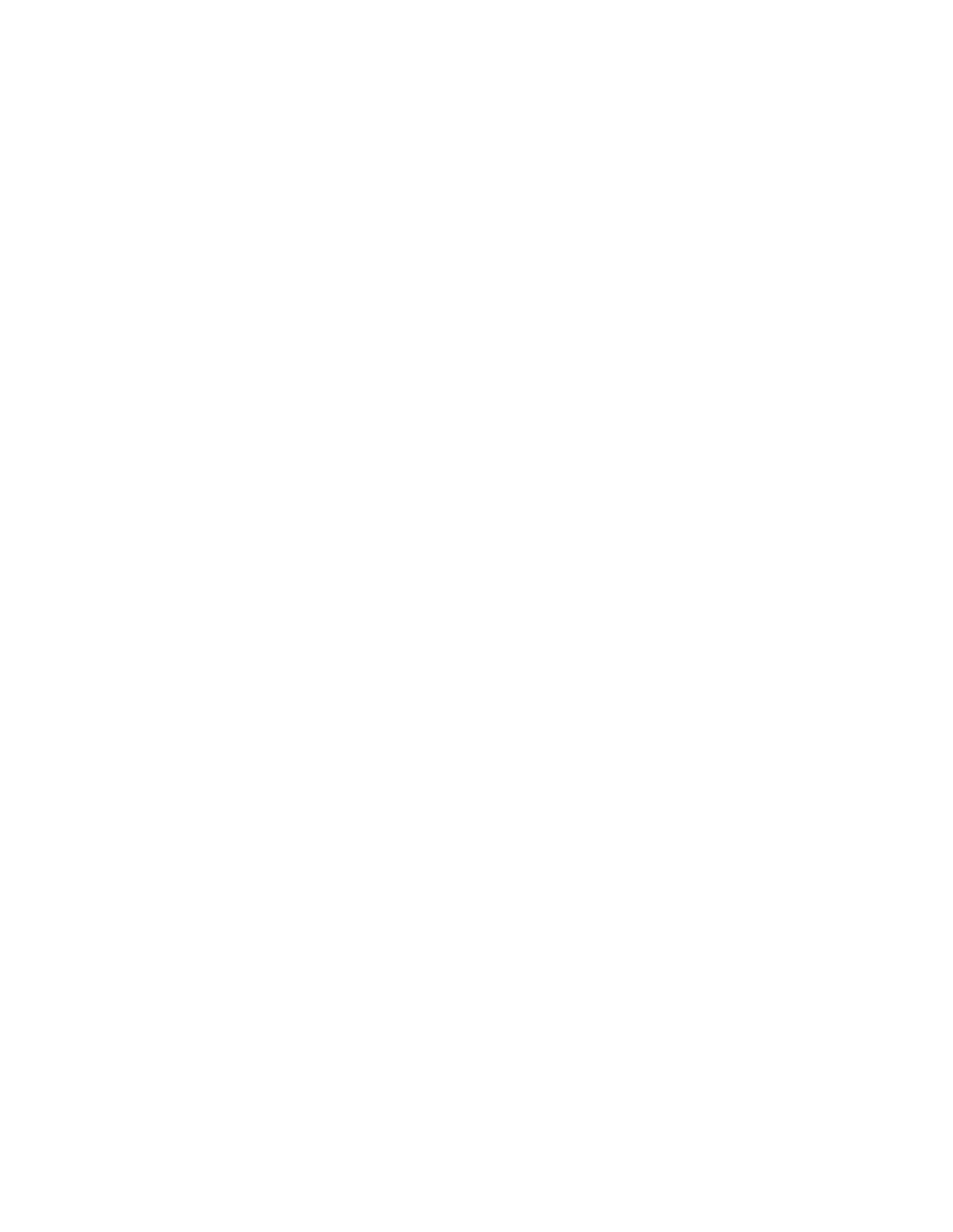## **INTERGOVERNMENTAL GROUP OF TWENTY-FOUR ON INTERNATIONAL MONETARY AFFAIRS AND DEVELOPMENT**

## **COMMUNIQUÉ Bali, Indonesia, October 11, 2018**

1. We held our 100<sup>th</sup> meeting in Bali, Indonesia with Mangala Samaraweera, Minister of Finance and Mass Media of Sri Lanka, as Chair, Julio Velarde, Governor of the Central Reserve Bank of Peru, as 1<sup>st</sup> Vice-Chair and Yaw Osafo-Maafo, Senior Minister of the Republic of Ghana, as 2nd Vice-Chair.

2. We would like to thank the Government of Indonesia for hosting the Annual Meetings and for their warm hospitality. We would also like to express our sympathy and condolences to Indonesia and extend our support following the devastating aftermath of the recent tragic events.

3. While the recovery of global growth continues, risks have shifted to the downside. We are concerned that growth is becoming increasingly uneven, including among emerging market and developing economies (EMDEs). Our members are managing the impact of tightening financial conditions from the ongoing monetary policy normalization in advanced countries, but a rapid shift in financial market sentiment could set back the growth recovery. We are concerned with the uncertainty from the trade tensions and protectionist sentiments that further cloud our growth outlook. We recognize the urgency of domestic policy actions to strengthen resilience, but underscore that multilateral actions are necessary to ensure financial stability and global growth.

4. We strongly call for international cooperation to foster a rules-based, open, transparent, non-discriminatory and equitable multilateral trading system, with the World Trade Organization at its center. We stand ready to participate in global efforts to improve the global trading system so that it facilitates sustainable development, ensures a fair distribution of benefits and keeps pace with technological change. To enhance the benefits of trade for EMDEs, we ask for increased engagement from international organizations on regional integration and more effective global governance of trade.

5. We call for international policy coordination to reduce adverse spillovers from domestic policies in advanced economies so as to limit the recurring periods of instability that disrupt growth in EMDEs. In the context of International Monetary Fund (IMF) surveillance, a continued evenhanded and context-based assessment of macro-prudential and capital flow management measures is important to support countries in implementing appropriate measures to ensure financial stability.

6. The current challenging financial conditions underscore the importance of a strong Global Financial Safety Net with an adequately resourced, quota-based IMF at its center. It is critical to at least maintain the IMF's current lending capacity by increasing quotas and reducing its dependence on borrowed resources. While bilateral borrowing agreements played an important role during the global financial crisis, they will expire at year end 2019. We encourage strengthened cooperation between the Fund and Regional Financial Arrangements. We call for continued adaptation of the Fund's toolkit, including program design and conditionality, to members' evolving circumstances and needs. We encourage the IMF to revive the discussion on a short-term liquidity swap instrument. Furthermore, we call for even-handed surveillance and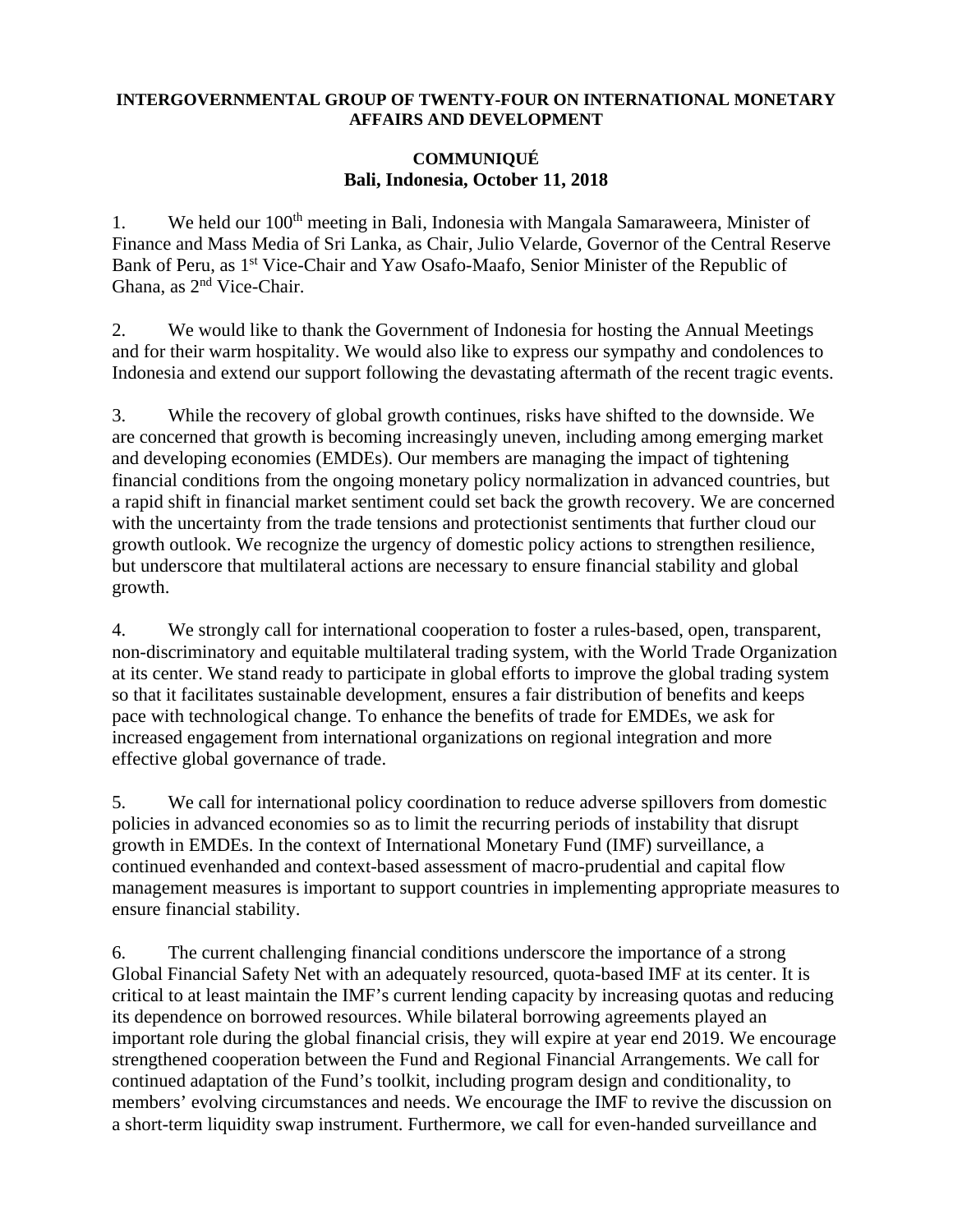lending decisions by the IMF. We support further work to explore a possible enhanced role for Special Drawing Rights as an instrument for international cooperation and as an international reserve currency.

7. Regarding the IMF's review of its facilities for low-income countries (LICs), we call for increased access limits for the Poverty Reduction and Growth Trust (PRGT) and credible mechanisms to boost PRGT resources, effectiveness and impact. We further encourage keeping the Policy Support Instrument alongside the newly established Policy Coordination Instrument, enhancing precautionary financing and increasing the scope for blending with non-concessional financing. We look forward to the Fund's actions to enhance engagement with fragile states in line with the recommendations of the IMF's Independent Evaluation Office.

8. We urge stronger support from international financial institutions (IFIs) and the international community to developing countries that are disproportionately affected by refugee crises and involuntary displacement, which have created severe economic and social pressures in some countries in the Middle East and Africa and, more recently in Asia and Latin America and the Caribbean. There is an urgent need to act collectively to deal with the consequences and causes of the ongoing crises. We encourage continued pursuit of cooperative developmental approaches to address this serious challenge. We look forward to the outcomes of the UN Global Compact for Safe, Orderly and Regular Migration.

9. We are concerned with rising debt vulnerabilities. We urge the international financial community to strengthen its support of developing countries' efforts to deal with the interrelated challenges of debt and growth. Flexible implementation of the LIC Debt Sustainability Framework and Debt Limits Policy should accommodate countries' much needed infrastructure and social spending while preserving debt sustainability. We call for stronger and faster action from the IMF, World Bank Group (WBG), multilateral partners and donors on capacity building for fiscal and debt management, improving debt transparency and developing domestic capital markets. We encourage countries to maintain institutional capacity in these critical areas. We emphasize the joint responsibilities of debtors and creditors in fostering debt transparency and sustainability, and also encourage effective creditor coordination.

10. The success of adjustment and reform efforts to strengthen inclusive growth and improve debt sustainability will equally depend on a supportive external trade and financial environment, timely contingency financing and the adequate flow of concessional financing for LICs. We are concerned with the almost 20 percent decline of Official Development Assistance to LICs between 2013 and 2016, and urge donor countries to take steps to reverse this trend.

11. Debt sustainability risks are also acute for developing countries vulnerable to natural disasters and climate change. We stress the importance of IMF and WBG support, including utilizing innovative approaches to help countries build resilience and unlock climate change financing.

12. We call on the IMF and WBG to strengthen their support for domestic resource mobilization, combating illicit financial flows and mitigating the adverse social and distributional impact of fiscal adjustment. In addition, international tax cooperation is essential to develop fair rules and avert harmful tax practices and competition. International tax cooperation should be cognizant of the challenges, country circumstances and priorities of EMDEs. We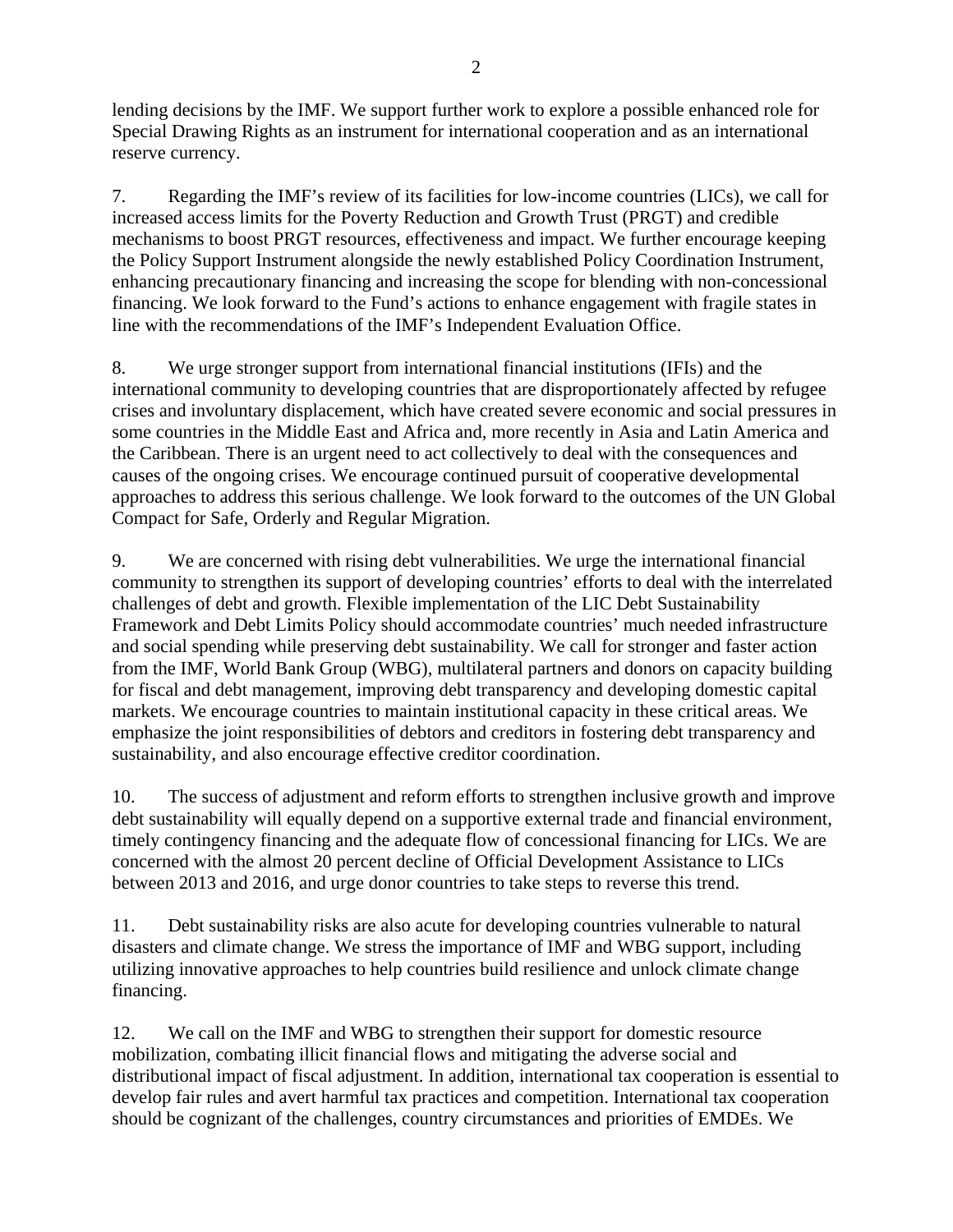welcome the interim report of the G-24 Working Group on tax policies and international tax cooperation, which lays out approaches to peer learning, capacity building, implementation of the automatic and on request exchange of information and perspectives on issues such as the taxation of the digital economy, extractive industries and indirect transfer of assets.

13. Private financing for infrastructure and development is unlikely to reach the scale envisioned in the Addis Ababa Action Agenda to support the achievement of the 2030 Sustainable Development Goals (SDGs). Multilateral Development Banks (MDBs), individually and jointly, are uniquely placed to play a significant role in supporting an enabling investment environment and de-risking investments in developing countries. They should step up to this role. By working together, they could harness the untapped potential to pool and diversify risks across the MDB system, create new asset classes for private investors and draw on their respective strengths to maximize development impact in supporting country-led programs. More broadly, we call upon MDBs to urgently scale up their financing ambition and development effectiveness to support all client countries in meeting the SDGs, while recognizing countries' priorities and national circumstances.

14. Technological change creates opportunities for inclusive growth but also risks from a wider technological divide as well as economic and social exclusion. We welcome the IMF/WBG Bali Fintech Agenda that lays out key issues to consider in formulating policy approaches to capture the benefits from technological change and safeguard against its risks to financial stability, integrity and consumer protection. We note the WBG's enhanced emphasis on developing human capital and strongly suggest that this be linked to the jobs and economic transformation agenda. We note the ongoing work by the WBG on the Human Capital Index (HCI) and look forward to further improvements of the methodology and new available data through capacity building and investment in data collection. We caution on the inappropriate use of the Index to rank countries' performance.

15. We support global efforts against money laundering and financing of terrorism. However, these efforts have resulted, in part, in unintended consequences for many countries, such as the decline in correspondent banking relationships (CBRs). We encourage the IMF and WBG to continue their efforts to catalyze solutions to address the decline of CBRs, including through a consultative process involving source and destination countries as well as national regulators and global standard-setters.

16. We continue to emphasize the importance of voice and governance reforms in the Bretton Woods Institutions to reflect the changed global economic landscape. We look forward to the completion of the IMF 15<sup>th</sup> General Review of Quotas, including agreement on a new quota formula, by the Spring Meetings of 2019 and no later than the Annual Meetings of 2019. We are concerned with the slow progress to date and call on the IMFC to seek consensus for its timely completion. We reiterate our call for a revised quota formula that increases the weight of GDP PPP within the GDP blend and further shifts quota shares from advanced economies to dynamic EMDEs. The realignment must not come at the expense of other EMDEs and should protect the quota shares and voice of all PRGT-eligible countries and small developing states. We reiterate our calls for completing the implementation of the 2010 IMF Governance Reform on Board representation, and for a third Chair for Sub-Saharan Africa to enhance the voice and representation of the region without this being at the expense of another EMDE Chair.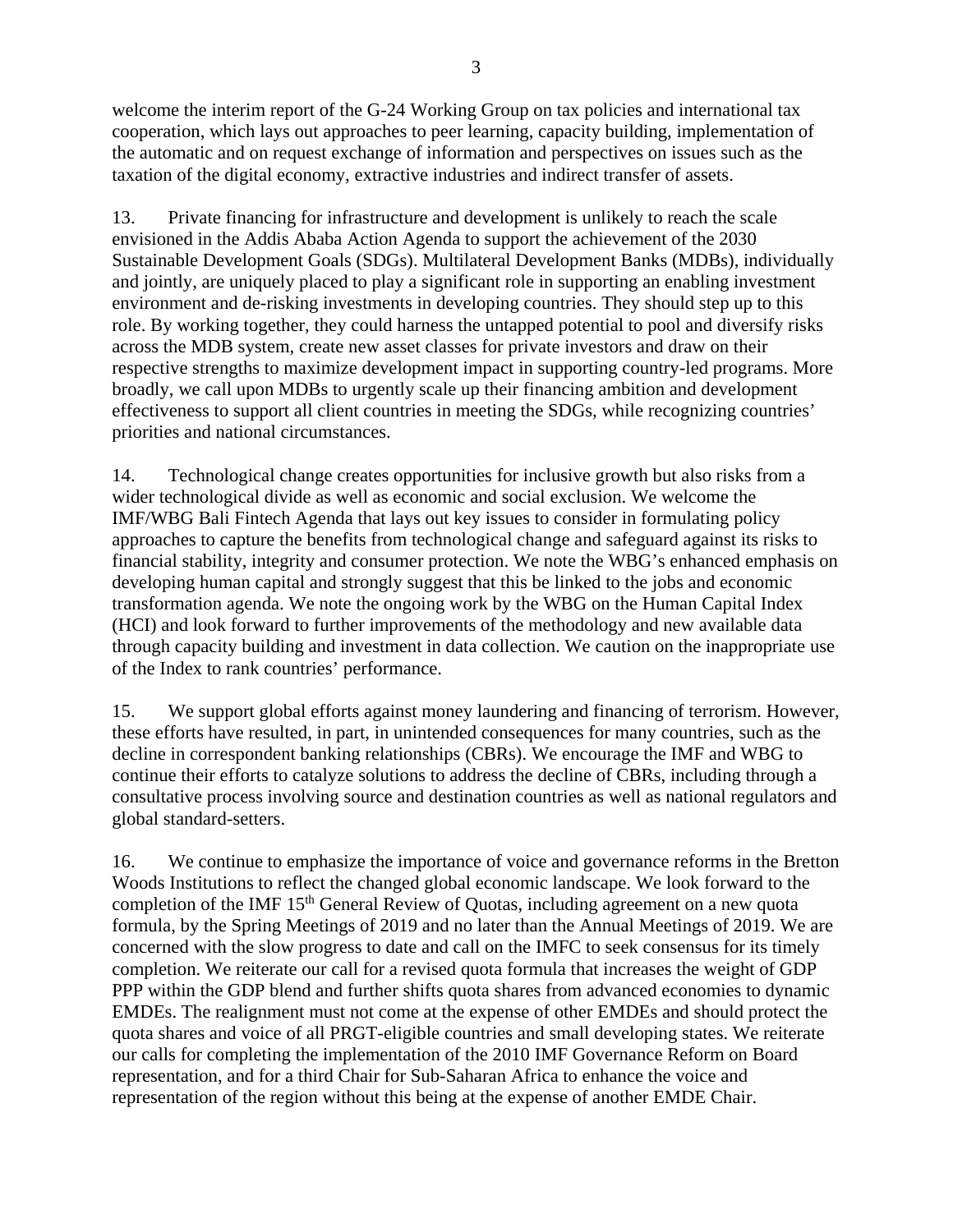17. We welcome the approval of the International Bank for Reconstruction and Development (IBRD) capital increase resolutions and encourage all countries to approve the International Finance Corporation (IFC) capital increase resolutions in a timely manner. It is essential for the WBG to engage effectively with all client countries to maximize development impact. The new IBRD shareholding structure will not lead to a notable change in the voice of EMDEs in IBRD governance. For the IBRD shareholding review scheduled in 2020, we strongly encourage outcomes that uphold the Istanbul Principle to achieve equitable voting power over time between developed countries and developing and transition countries.

18. We look forward to the effective implementation of IDA18, which should substantially increase assistance to LICs and deliver on its five themes, including jobs and economic transformation. We welcome the intention to scale up IBRD financing to IDA graduates and strongly urge the elimination of the accelerated payments clause for IDA graduates. Upon graduating from IDA, these countries often have large financing gaps that cannot be filled by borrowing from IBRD and other creditors. Eliminating this clause will contribute to a successful exit from IDA by alleviating the financial burden on graduating countries as they transition to non-concessional borrowing.

19. Finally, we call on the IMF and the WBG to strengthen their efforts toward addressing the severe under-representation of some regions and countries in recruitment and career progression, including at the managerial levels. We reiterate the importance of staff diversity and gender balance at all levels, including the diversity of educational institutions and backgrounds.